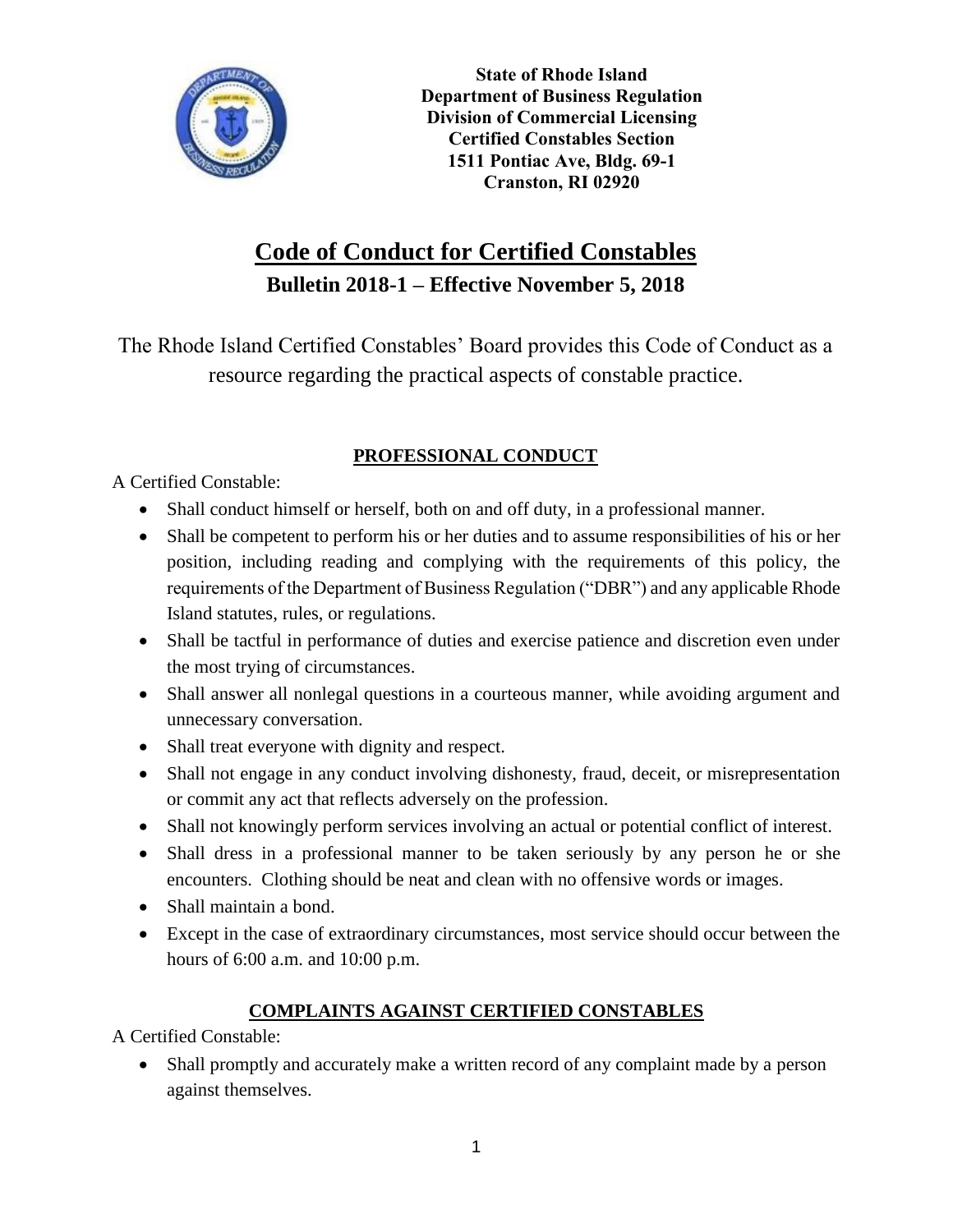- Shall not discourage the person from filing a complaint with DBR.
- Shall provide the person expressing an interest in filing a complaint with the appropriate contact information for the DBR.

## **BADGES & LICENSES**

A Certified Constable:

- Shall wear his or her badge and license at all times while on duty and shall properly identify himself or herself to any person being served or requesting this information.
- Shall not use his or her official badges and/or licenses for personal financial gain, to avoid consequences of illegal acts or for obtaining privileges not otherwise available to them.
- Shall not use or display blue lights on motor vehicles or use or display any badges containing the words "police" or "law enforcement".
- Shall not lend his or her badge and/or license to another person.

## **REPLACEMENT OF LOST OR STOLEN BADGES & LICENSES**

- All lost and/or stolen Constable badges and/or licenses shall be promptly reported to DBR.
- The Constable must provide a written statement (email is acceptable) to DBR regarding the circumstances of how his or her badge and/or license was lost or stolen.
- If stolen, the Constable must notify the municipal police in the location where the theft occurred and obtain a police report documenting the theft.
	- o A copy of the police report shall be submitted to DBR.
- DBR will require the Constable to fill out an affidavit as to the lost badge/license.
- Upon review of all submitted information, DBR may issue a duplicate badge/license.

#### **PROHIBITED CONDUCT**

Any conduct found to be a violation of R.I. Gen. Laws § 9-5-10.5 could result in the denial of a certified constable application, or the suspension or revocation of a certified constable license.

#### **Certified Constables shall not**:

- Commit any criminal act (felony or misdemeanor) or violate laws of the United States or of any state or local jurisdiction.
- Use his or her influence or official position for private gain or advantage for themselves or another.
- Impersonate a police officer.
- Make arrests or otherwise take a person into his or her custody, except pursuant to a body attachment.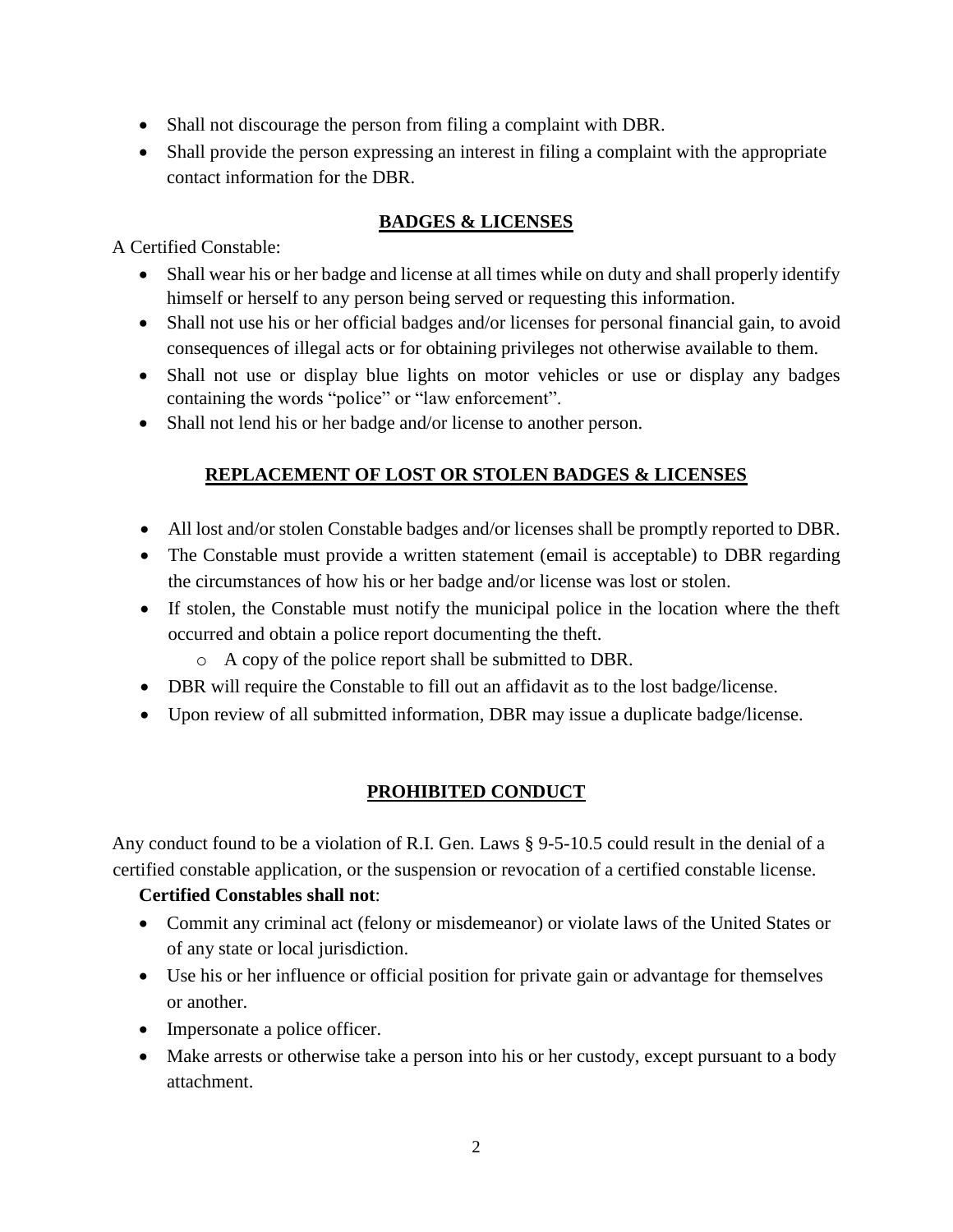#### **RESPECT THE PRIVACY OF THOSE SERVED OR EVICTED**

- As a Certified Constable, you have been entrusted with sensitive documents to be served upon a specifically named person or entity and not to be discussed with surrounding neighbors, people in general or businesses in the area where you are attempting to effectuate service.
- Discretion, safeguarding an individual's information and professionalism should always be in the forefront.

#### **SUITABLE AGE AND DISCRETION**

- When effectuating service, make sure the person you are serving is of sufficient age and of sound mind.
- If you are unable to determine the individual's age, ask for identification, and/or date of birth.
- While there is no specific age in Rhode Island, it is generally accepted that sixteen (16) years of age is a suitable age for service. Anyone younger, think twice and ask questions before leaving paperwork with a minor.
- Exception Family Court Service is personal. It can only be left with the person named in the court documents.

#### **WHEN CAN YOU ENTER A HOUSE?**

- When executing an Eviction, you have the authority and power to enter the premises.
- Never enter an apartment or house on a summons or writ that is not an eviction execution.
- You may enter a common hallway or area.

#### **FILLING OUT COURT FORMS**

If the information is required by law, it is the duty of the Certified Constable to include it on the form, even if there is no specific field for such information. Examples:

- Date and Time of Service should be included always.
- 9-Day Trespass and Ejectment you must list date and time of posting.
- If serving a government agency, note on the form who accepted service on behalf of that agency. Have that person print and sign his or her name.
- Eviction Execution note what happened with the tenant and the circumstances by which the constable took possession of the property.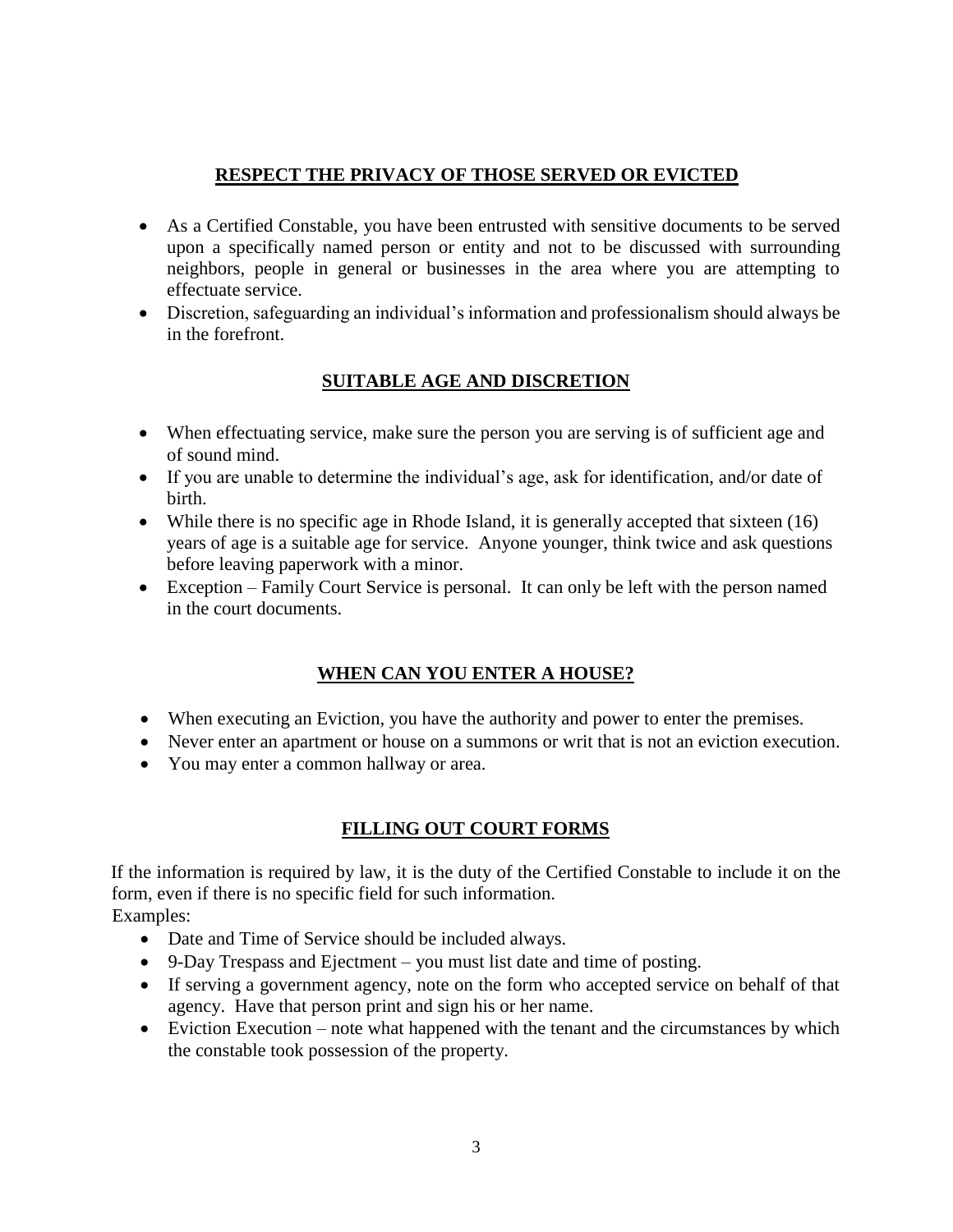## **MAKE AN ACCURATE RETURN**

A Certified Constable must provide a timely, accurate return of service and not submit any document that is false and/or misleading.

- The return must include the correct date, time and location of service, and a description of the service.
- Costs must be reported to the clerk accurately and reflect what the constable is actually being paid, up to the statutory limit.
	- o If agreed upon fee with the attorney for each service of process is less than the statutory maximum, the lower fee must be reported by the Certified Constable when filling out the return.
	- o You cannot indicate a fee in the return that is higher than the statutory maximum.

## **BODY ATTACHMENT**

Writ of Civil Arrest

- For procuring personal jurisdiction over a person who has allegedly violated a court order or who is otherwise in contempt of court, the court may issue a writ of civil arrest.
- Common in family court actions.

Best Practices for a Body Attachment

- Try to make arrangements to meet the defendant at the courthouse.
- Be cognizant of whether other issues may arise if you are alone with the subject.
- When you meet defendant at the courthouse, go to the clerk's office and request that the file be sent to the courtroom.
- If you pick someone up yourself, it would be advisable to:
	- o Have another constable with you; and
	- o Make sure that you have insurance coverage for this conduct.

Exemptions from the Body Attachment:

- Election Day, the day before and the day after.
- Those in active military service.
- Someone who has already been arrested and released on the same attachment.

#### **BEST PRACTICES FOR WRIT OF EXECUTION**

- Must be personally served.
- If using execution to close a business, use care to make certain no constitutional or other rights are violated. For example, do not lock out all businesses from one location when you are only evicting one of the commercial tenants in the building.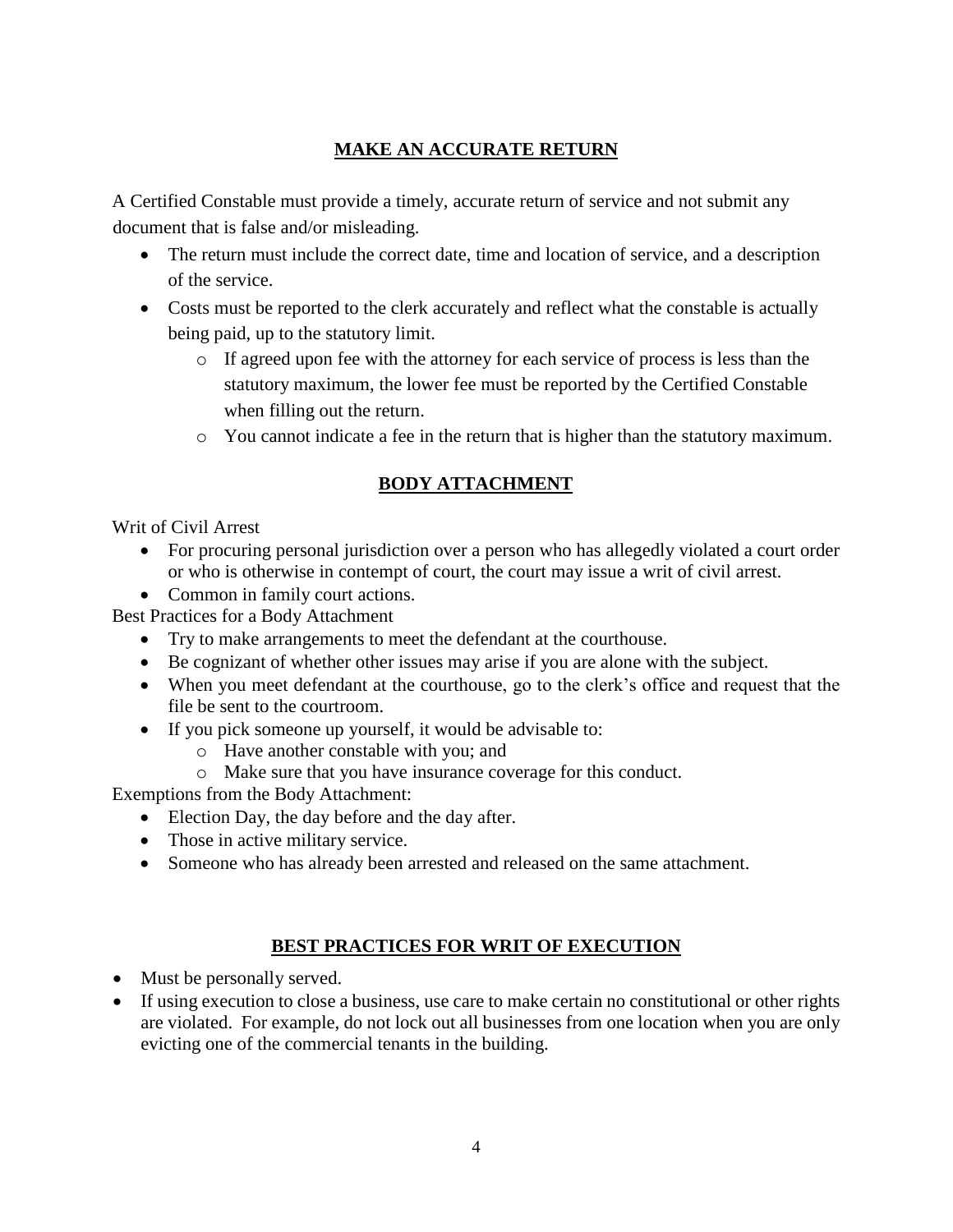#### **EVICTIONS**

Residential Landlord and Tenant Act, R.I. Gen. Laws §§ 34-18-1 to 34-18-57 Commercial Leasing and Other Estates, R.I. Gen. Laws §§ 34-18.1-1 to 34-18.1-20 Mobile and Manufactured Homes, R.I. Gen. Laws § 31-44-2

- 1. Make 4 copies of the execution.
	- a. Copy for mover;
	- b. Copy for evictee;
	- c. Copy for police;
	- d. Copy for your records; and
	- e. Original for attorney.
- 2. Contact locksmith.
- 3. If you anticipate that there will be substantial controversy or arguments, contact the local police and do not enter the premises until police arrive. Even if you do not anticipate problems, you may still want to contact the local police to keep the peace.
- 4. Upon arrival, take pictures of all the rooms before you disturb any of the contents. Take pictures of all items that cannot go into storage.
- 5. Be respectful, but firm. Let the evictees take their personal belongings such as clothing, medication, children's toys etc.
- 6. Never lock evictees out of the premises until you as the Constable take control and possession of the premises.
- 7. If you find pets, contact the constable associations or the local police for references to shelters or animal control.
- 8. If the evictee is not present during eviction, make a personal box for all the things the evictee will need. (medication, prescription drugs, jewelry, cash, etc.) Take photos of the contents of this box and keep it separate from the items sent to storage.
- 9. Handover all firearms and illegal drugs to the police.
- 10. The property is under your custody and control until the eviction is complete. If the eviction takes more than 1 day, exercise all caution and make sure property is secured until process is complete.
- 11. When the movers are finished, perform a walk through and make sure nothing is left. If you leave something behind because it is broken, take pictures of it.
- 12. Post mover information and Execution on the door.
- 13. Make true return.

#### **WRITS, SUMMONS AND PROCESS**

Here is a list of some common statutes that involve service by Certified Constables. This is NOT an exhaustive list.

- R.I. Gen. Laws § 9-5-1 et seq. writs §§ 9-5-6, 9-5-7, 9-5-10, 9-5-15,
- R.I. Gen. laws  $\S 10-5-1$  et seq. attachment
- R.I. Gen. Laws Domestic Assault § 8-8.1-4.2